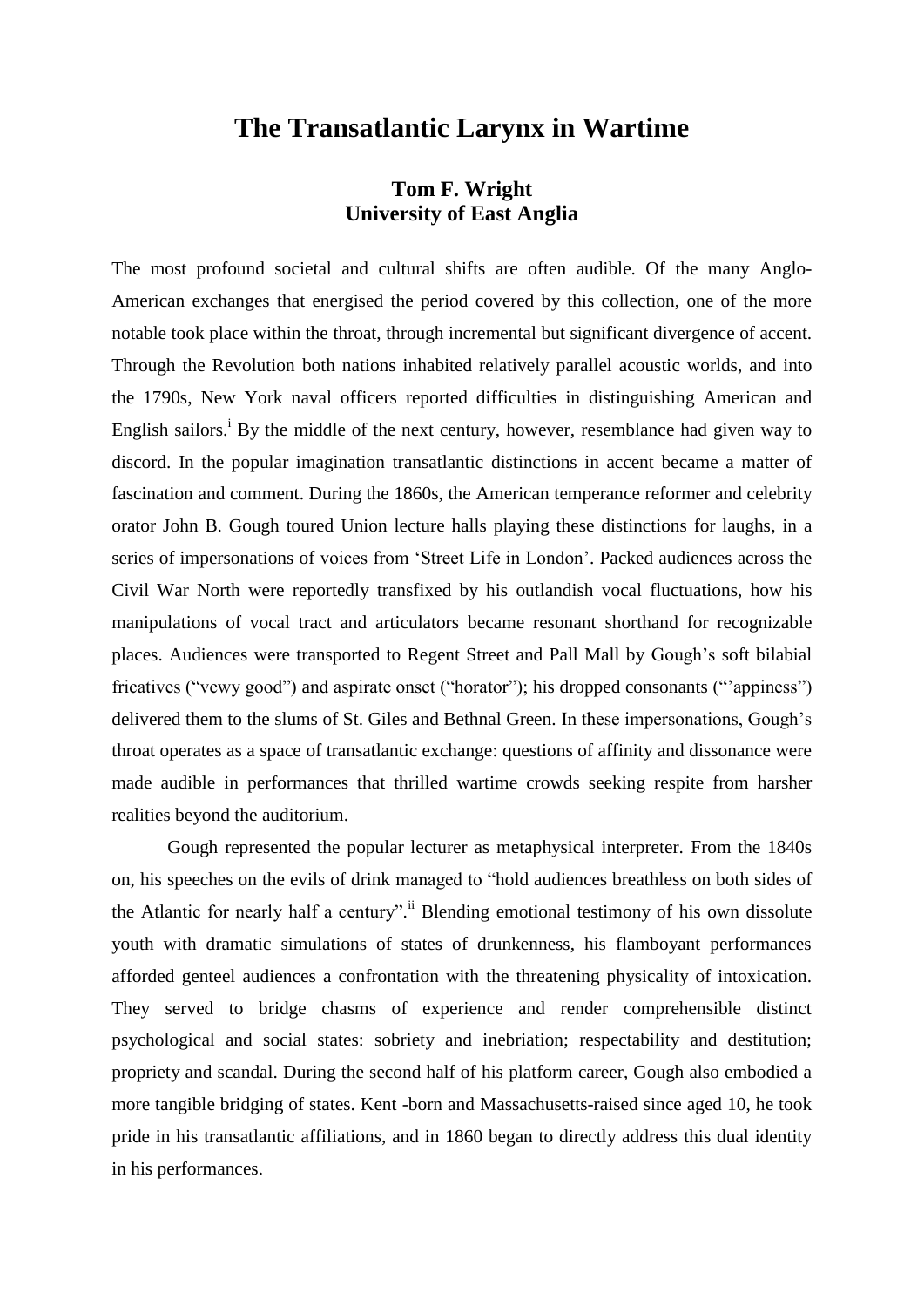That year, he returned to the United States after several years' residence in Great Britain, where he had toured widely as an advocate of the temperance movement. Upon his return, his career as a public speaker took a new and surprising turn. As his 1894 biographer recorded:

The professional season of 1860–61 witnessed a new departure on Gough"s part. Until now he had spoken invariably upon temperance. He was suffering, in body and mind, from this "harping on one string". He realised the need of variety in his labours if he would preserve his health and continue his usefulness.

"After prolonged consideration", the account continues, "Mr. Gough consented to prepare a lecture on "Street Life in London" – a taking caption, and a topic upon which he could speak *con amore*."iii Equipped with this new lecture, Gough presented his fresh material at the New Haven Library Society on 21 November 1860, and the following spring began to speak on "London" throughout the cities of the North East. He had initially been sceptical of such an idea. "Many friends", he declared later, "were desirous that I should present in a lecture some experiences of London life', though he himself 'had little ambition [...] to take rank upon the literary lecturers of the day'.<sup>iv</sup> Nonetheless, from the outset, his lectures on his British experiences proved a great success. Reporting on the Pennsylvania debut of this material in February 1861, the *Philadelphia Press* recommended that "everybody should hear this celebrated temperance champion in his new *role*'. The following month, the *New York Times* recorded that his performance "laid an Atlantic cable from the "streets of London" [...] to New York, and established a telegraph office in the heart of every listener'.<sup>vi</sup>

In doing so, he went from an interpreter of mental states to an interpreter of geography and place, in an act that centered on his most potent possession: his liminal transatlantic larynx. During the decades that followed, Gough delivered these British-themed lectures hundreds of times throughout the north-east, Midwest, Canada, and California.<sup>vii</sup> Like his temperance pieces, these addresses were wild oratorical showcases, offering irreverent and affectionate depictions of various aspects of British society.<sup>viii</sup> They offered a light-hearted diversion from his temperance addresses, but Gough also saw them as a way to "continue" what his biographer termed above "his usefulness". Crucially, he brought these pieces to the platform during the secession crisis, a period of immense strain for the relationship of Great Britain and the Union. During these years, Gough grew to conceive of his role as a bridge in the transatlantic relationship, and hoped to temper wartime Anglophobic feeling in the cities of the East Coast, persuading audiences of the goodwill and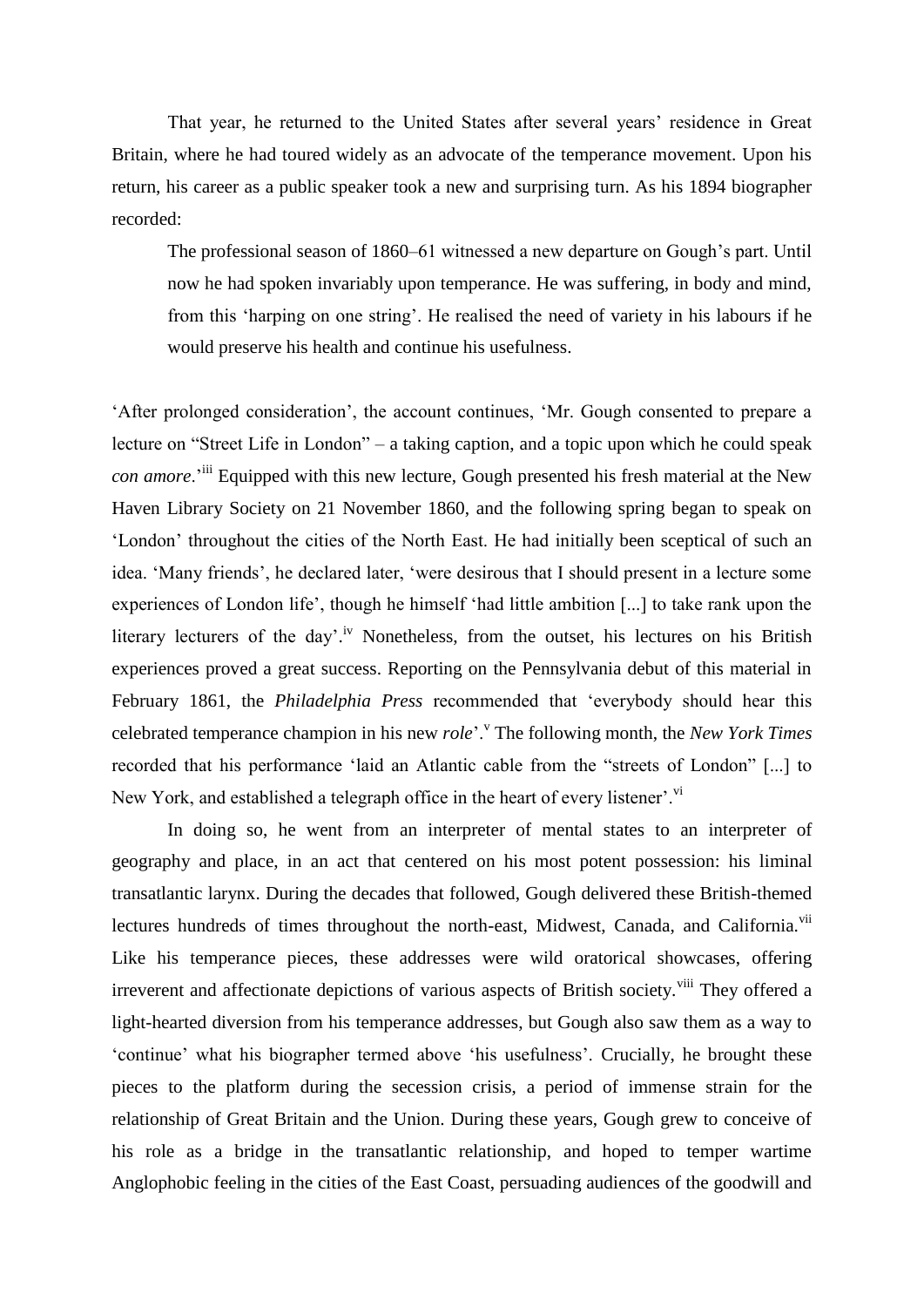support of the peoples of Britain. But what resonance could such charmingly irrelevant material have had in what Walt Whitman termed that 'crashing, sad, distracted year' of  $1861$ <sup>2ix</sup>

This essay attempts to unravel the cultural work of voice at the heart of these performances, and in doing so represents the first scholarly engagement with the transatlantic aspects of this important but neglected figure. Though recognized as "one of the most popular orators in American history", Gough is rarely discussed in studies of nineteenth-century culture, and then only for his reform activities.<sup> $x$ </sup> David S. Reynolds notably considered his temperance career as an embodiment of the spirit of "dark reform", whose ambivalent appeal lay in prurient fascination. $x_i$ <sup>i</sup> Recent work has also considered the influence of his temperance writings on abolitionist rhetoric and life-writing, and Thomas Augst has sensitively explored temperance lecturing's rhetorical 'romance of experience'.<sup>xii</sup> Yet much remains to be said about Gough as writer, performer and celebrity. For one, his lyceum activities are clearly far more central to theatrical culture than current scholarship might suggest.<sup>xiii</sup> Moreover, given the importance he attached in his performances to his Anglo-American identity, he provides an instructive point of entry into the debates recently re-opened by Elisa Tamarkin and others into the subtle and often unexpected dynamics of nineteenth-century transatlantic cultural relations. In what follows I use Gough's mimicry as one means of drawing these threads together. My analysis draws upon media coverage from across the North, Midwest, Canada, and California, but focuses here on responses in Philadelphia and Brooklyn during the 1861 and 1865, locations whose ambivalence towards the conflict and the prospect of British intervention render them of unique interest. $x_{ik}$  Documenting extraordinary scenes of audience reaction, these texts allow for a vivid glimpse of an idiosyncratic articulation of the Anglo-American exchange during this period of crisis. $x<sub>v</sub>$ 

### *Oratory and Transatlantic Traffic*

The decades of Gough's fame coincided with the apex of a popular lecture system on which during annual seasons up to half a million citizens a week regularly attended talks in lyceums and lecture rooms throughout the republic spellbound by glamorous visiting orators.<sup>xvi</sup> Among the most intriguing and popular performances were by those returning from exotic lands or distant centres of civilization, offering interpretive presentations of first-hand global experience. These 'travel lectures' were a diverse but distinct literary form that flourished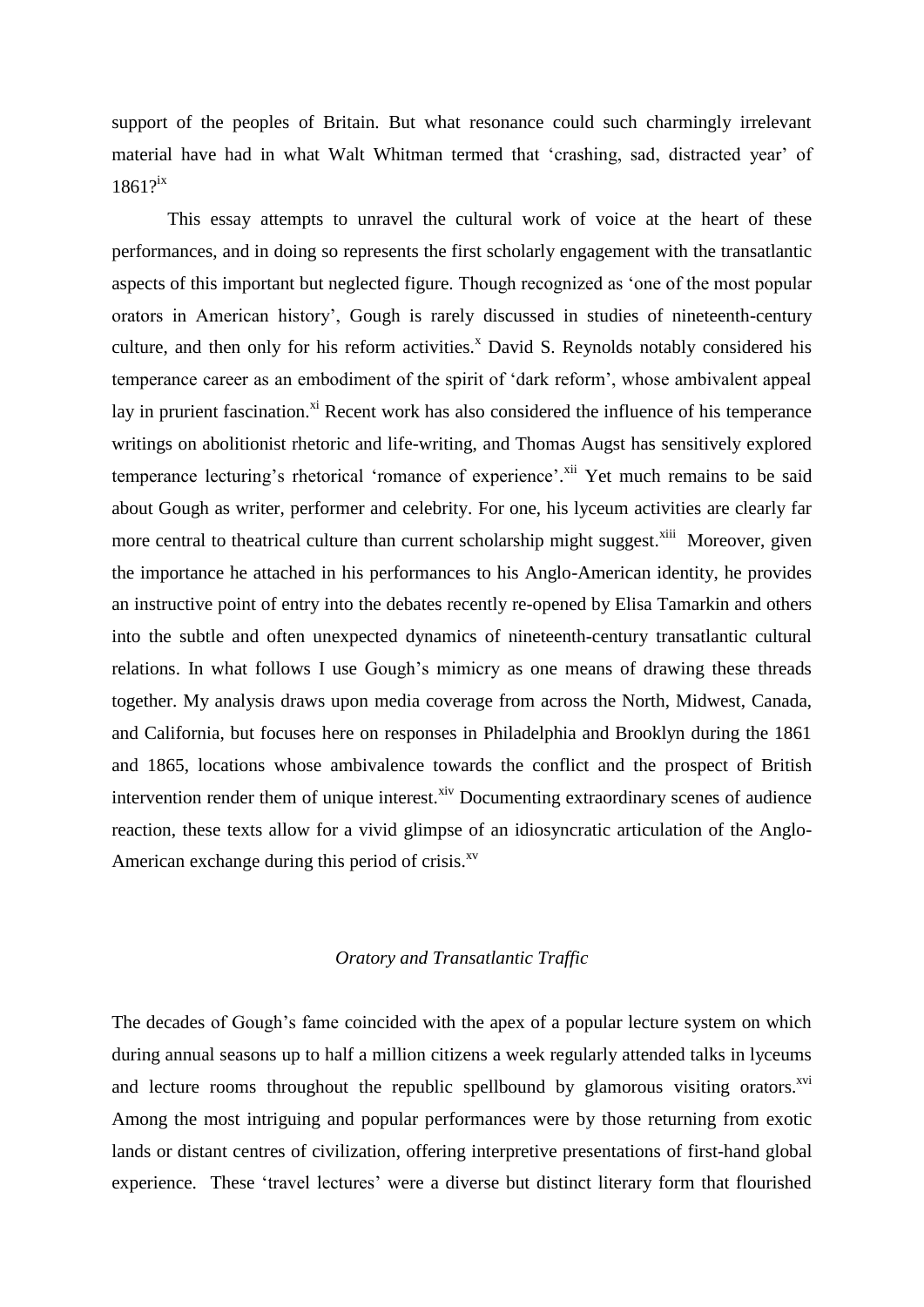during the great age of American oratory, hours of speech that combined reportage, evocation and dramatic recreation in multi-faceted discursive texts. Rarely of immediate political or aesthetic value, such performances have receded from scholarly view, and their agency and complexity has been forgotten. Yet these idiosyncratic speech acts were frequently a vehicle through which cultural criticism and analysis could operate on the greatest available mass scale. As a result, mid-century intellectuals, activists and writers, from Wendell Phillips, Ralph Waldo Emerson, Anna Dickinson, to Herman Melville drew upon the form, with all its apparent evidentiary authority, to impart challenging ideas and shape understandings of global and historical forces.

Rather than ephemeral productions, the speeches of orator-travellers operated as influential dramas of appraisal. This role was particular clear in orations which took as their subject discussion of Britain, the republic"s most complicated adversary. As recent work by Tamarkin has shown, in the antebellum party-political climate one"s attitude to the former colonial power sharply inflected one"s positions on a range of pressing contemporary issues; the content, tone, and spirit of appraisals of British culture and society were richly significant gestures. Lectures on Britain were therefore a unique means by which the meanings, sentiments, physical and vocal properties of 'Englishness' and 'Americanness' could be articulated and debated. Lawrence Buell"s preface to this volume sketches the rich textual discourse of Anglo-American commentary; in lyceum travel lectures, this literary discourse became part of show business. Immensely popular and curiously controversial, these figurative, descriptive or theatrical articulations of transatlantic experience brought the British-American relationship to life in all its vivid complexity and contradictions, performances of interpretation through which orator-travellers modelled exemplary stances and configurations of transatlantic sensibility. In the hands of a performer as idiosyncratic as Gough, they became fascinating and bizarre evenings of entertainment.

Upon their major debut in 1861, Gough"s forays into this genre were described and promoted in a number of ways. First, they were praised in terms of the speaker's celebrated descriptive skills. In February 1861 the *Philadelphia Inquirer* advised attendance of lectures which abounded 'with such facts and descriptions of London scenes' that it was 'as though a listener had been on the spot and seen in person that of which he has only been told'.<sup>xvii</sup> Second, they were hailed as comic events. In April 1861, a Brooklyn "audience was "on a roar" most of the hour and half which he detained them'.<sup>xviii</sup> 'His description of a London fog" in Philadelphia in February was so "exceedingly funny, [it] repeatedly convulsed the grave clergy on the stage  $[\dots]$  with laughter'.<sup>xix</sup> Finally, they were marketed as part of the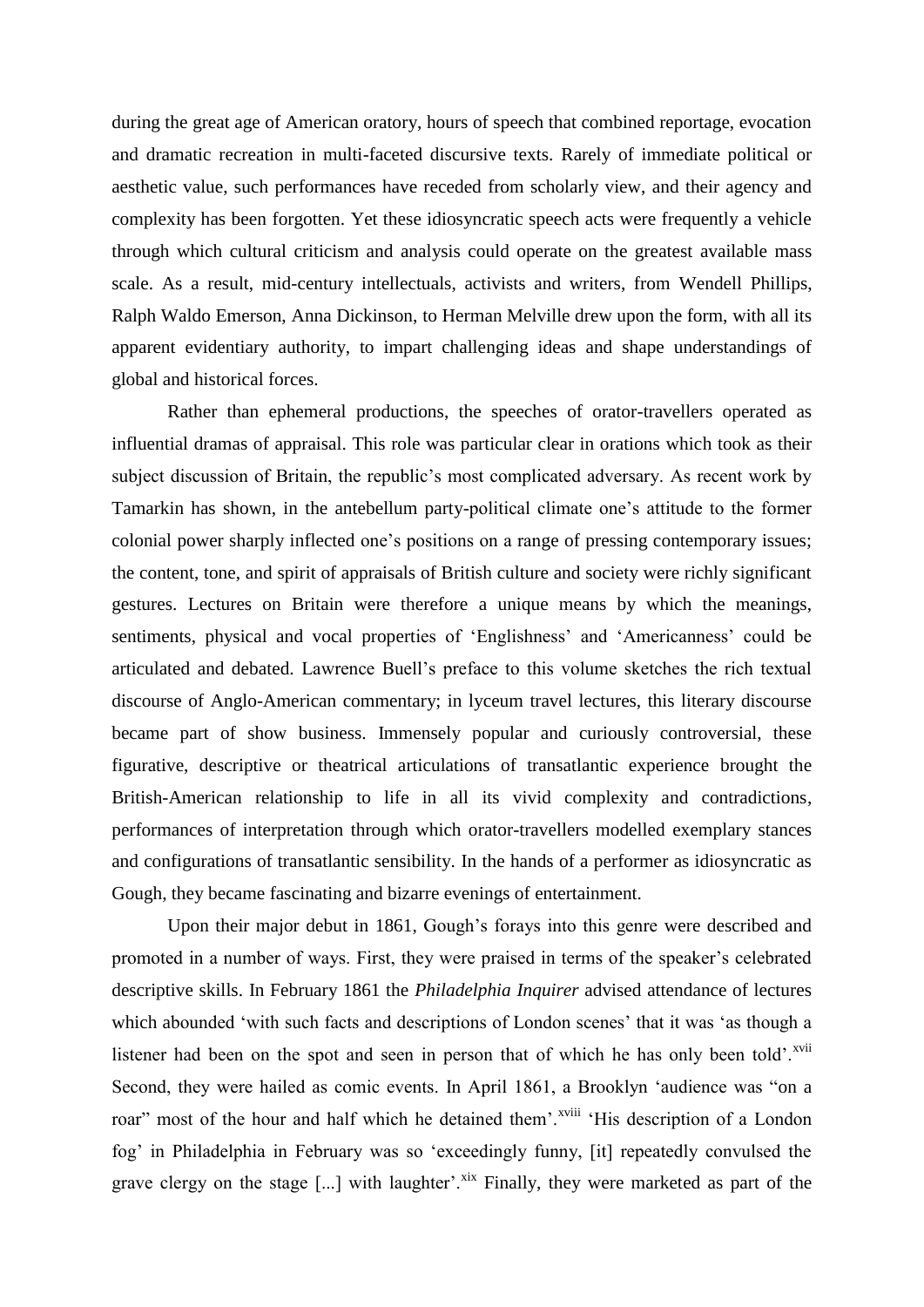circulation of cultural capital, with the *Inquirer* recommending them for prospective transatlantic visitors: "the opportunity should not be lost to gain information of so useful a character, especially to those who design visiting the English metropolis.<sup>xx</sup> But above all, the draw was the speaker himself, one of the most singular performers on the mid-century circuit.

Gough emerged from the Washingtonian temperance movement, whose oral traditions Augst characterizes as "an anti-literary discourse, which bypassed conventions of both formal rhetorical education and written composition'.<sup>xxi</sup> However, though reports often describe him speaking without notes, his lecture manuscripts survive, and testify to a degree of method underlying his idiosyncratic performance approach. Besides, Gough"s own scripts provide only a fragment of any given performance. As his biographer recalled, he typically ranged far beyond his original material: "the notes did not interfere with his delivery; because, though he spoke from them, it was *away* from them!<sup>"xxii</sup> Of 'Street Life in London', the *Philadelphia Press* remarked in 1862 that "we have heard Mr. Gough deliver it three times within the last five years, never exactly in the same words, but each successive time, if anything, more truly eloquent'.<sup>xxiii</sup>

Surprisingly for such a popular speaker, his orations were never published, and Gough lamented in 1868 that his words had long been "reported, printed and sold with no regard to my wishes, without proper revision, and often with annoying and absurd mistakes'. $^{xxiv}$  Such errors were an inevitable result of a performance style as reliant upon physicality and gesture as to have been routinely described as 'utterly unreportable'.<sup>xxv</sup> His temperance lectures usually involved the elaborate use of physical props such as ale tankards and jugs, an aspect captured in his portrait in the Worcester Mechanics" Hall (**Fig. 1**). Furthermore, in major cities they often featured musical accompaniment; his "London" pieces were regularly accompanied at the Brooklyn Academy of Music by "Dodworth"s Cornet Band", who performed before Gough took the stage and, reports suggest, periodically played at key moments during his talks (**Fig. 2**). As a result of this mixed-media emphasis, Horace Greeley once remarked of Gough's temperance appearances that they were closer to 'the circus' than the lyceum.<sup>xxvi</sup>

The oratorical style at the heart of these events was a notoriously ostentatious mixture of sentimental appeals and exaggerated physical comedy. It involved a mingling of registers, moving within sentences from 'hilarity' to moments 'startling in their earnestness', a fusion which reports suggest 'completely carried away the audience'.<sup>xxvii</sup> Moreover, as a former actor, he was a gifted mimic, and his biographer recalled that his act centred on multiple impersonations: "in the course of an address he enacted a dozen parts, with such fidelity that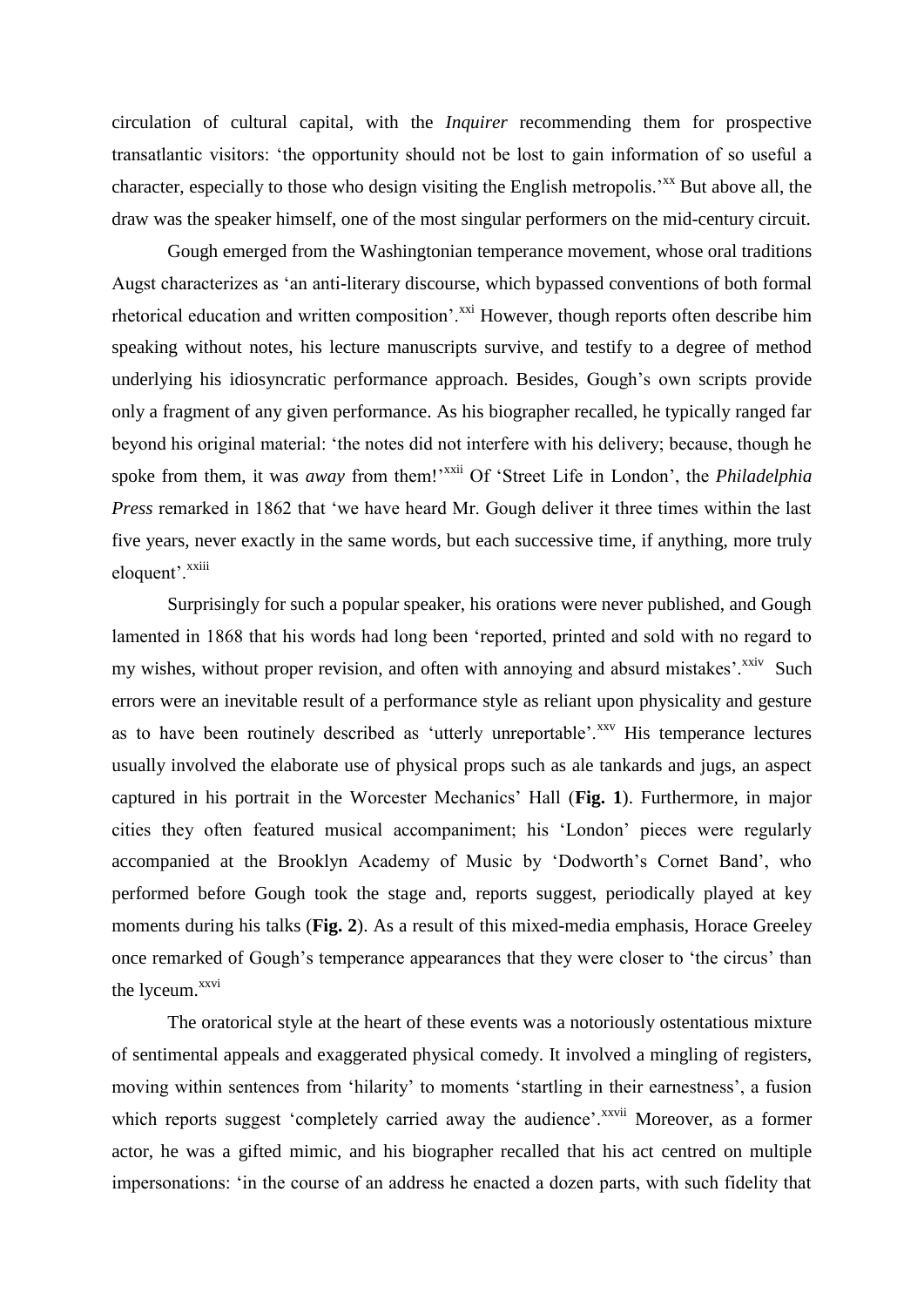the last seemed the best."xxviii "In *style'*, the *Philadelphia Press* recorded in 1860, "he can be ranked with no other living lecturer that we have heard [...] His oratory is more a succession of dramatic representations in which the author is the "star" actor of every part, than a succinct discourse.<sup>xxix</sup> His lectures thus merged essayistic cultural commentary with the contemporary stage mode of the "monopolylogue", the form associated with British actor Charles Mathews, and which Charles Dickens would also bring to the post-bellum American circuit. $x^{\text{xx}}$  For his 'London' pieces, this meant inhabiting the successive accents, gait, and bearing of figures as various as Gladstone and Disraeli, cockney urchins, Pall Mall gentlemen, and street singers, strung together with commentary and descriptive evocation.

Due to the physical excesses of his approach, newspaper reports acquire a fresh significance, reading more as descriptions of theatricals or interactive public meetings than pure oratorical events. As one observer simply stated, 'Young Mr. G baffled the reporters'.<sup>xxxi</sup> Textual traces of Gough's tours represent admirable and sometimes artful attempts to render moments of elusive non-verbal or paralinguistic exchange, capturing elements of physical action, accent, and movement.<sup>xxxii</sup> These revealing documents are at their most useful when documenting moments of unplanned, extemporaneous audience interaction, an element particularly central to his "London" pieces, where Gough"s commentary on his own material provides a sense of his evolving self-conception of the cultural work of these lectures.

#### *Anglo-American Unity*

One repeated aim was the goal of bridging English and American culture, of promoting what a November 1861 Boston audience were assured was a "kindly feeling towards the motherland'.<sup>xxxiii</sup> Introducing his new material in Philadelphia in May that year, he began by stating that "he should count himself happy if, by anything he said, these lectures he might contribute to bind England and America more closely together. He felt proud of his birth as an Englishman, and of his adoption as an American'.<sup>xxxiv</sup> A report of his second Brooklyn appearance in February 1861 provides an atmospheric glimpse into how this worked in the auditorium:

He (Mr. G.) had spoken in Great Britain one hundred and fifty times, and he never spoke of Bunker Hill that it was not responded to by a cheer; he never spoke of the Declaration of Independence that it was not received with applause. There were Americans in this house who were present when in Exeter Hall he spoke of the people of these colonies who tracked the snow with their blood in their efforts to throw off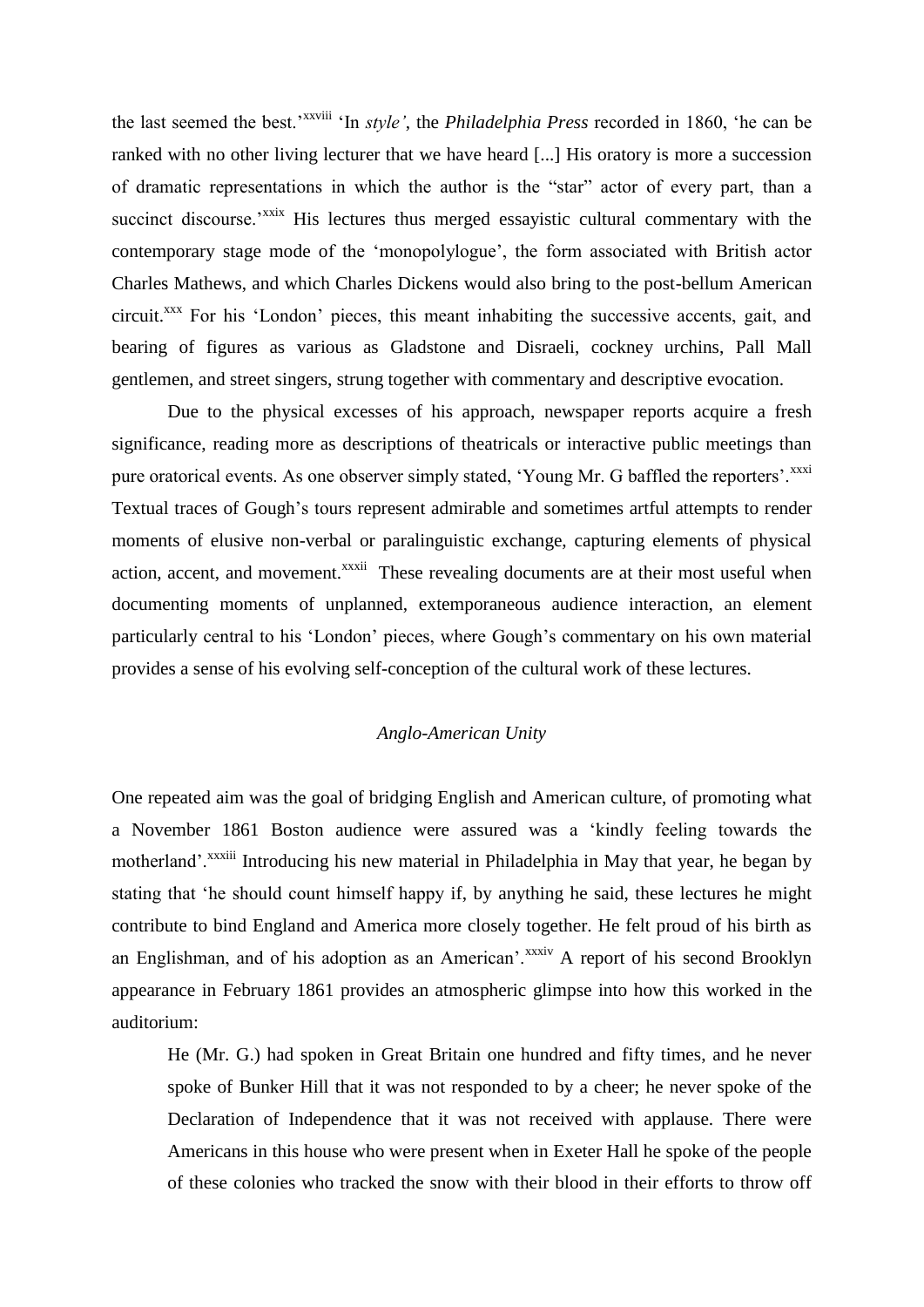what they believed to be a thraldom from their shoulders, and that vast audience sprang to their feet and honored them with round after round of cheers (Applause).

In the troubles that now surround our country, the sympathy of England is precious; would that both countries could be brought nearer in their interests. On Friday last he felt proud of the fact that he was an Englishman born and an American by adoption, when he saw the devotion of the people to the old flag – the glorious stars and stripes. (The immense audience cheered for several minutes, and the orchestra struck up the "Star Spangled Banner" when they ended enthusiasm grew wilder than ever. Some one in the body of the house shouted out, "Don"t be afraid, go on", and thus encouraged, "Yankee Doodle" was given....)**xxxv**

Readers are presented with a scene rich in ritual and political theatre. Gough"s account of his British reception offers a nuanced version of nuanced British public opinion and confirms to his 3500-strong Brooklyn audience the apparent existence of substantial pockets of sympathy amongst the Mechanics' Institutes and as his reference to Exeter Hall seems to attest, British abolitionists. His account of the republic being "honoured" with applause confirms a degree of mutual respect, an account that itself elicits "applause" and deftly completes a transatlantic circle of public assent and recognition.

The desire to elicit sentiments of cultural unity was clearly paramount to Gough's overt project, yet his lectures' most arresting moments centred on his ability to distance his audiences from his material. "Street Life in London" was presented as a tableau of unfamiliar slang and dialect, bizarre occupations and scenes of suffering, and the lecturer exoticised British practices and sonic realities as those of a seemingly alien race. In each performance this work began with earnest descriptions in which he inhabited the role of British social investigative ethnographer. Reports from a Philadelphia performance on 19 February 1861 recounts how Gough"s descriptions of the poor often took the form of racial stratification. The *Philadelphia Press* recorded that

The philological and ethnological peculiarities of London were next dwelt upon. Verbal illustrations of the varieties of slang phrases in use were given, some of which were amusing enough. Taking these for a criterion, it was, he said, almost impossible to believe that the city was not composed of several nationalities, so different were the various divisions in this respect.**xxxvi**

Reporting on the same performance the *Philadelphia Inquirer* re-emphasised this racialized rhetoric: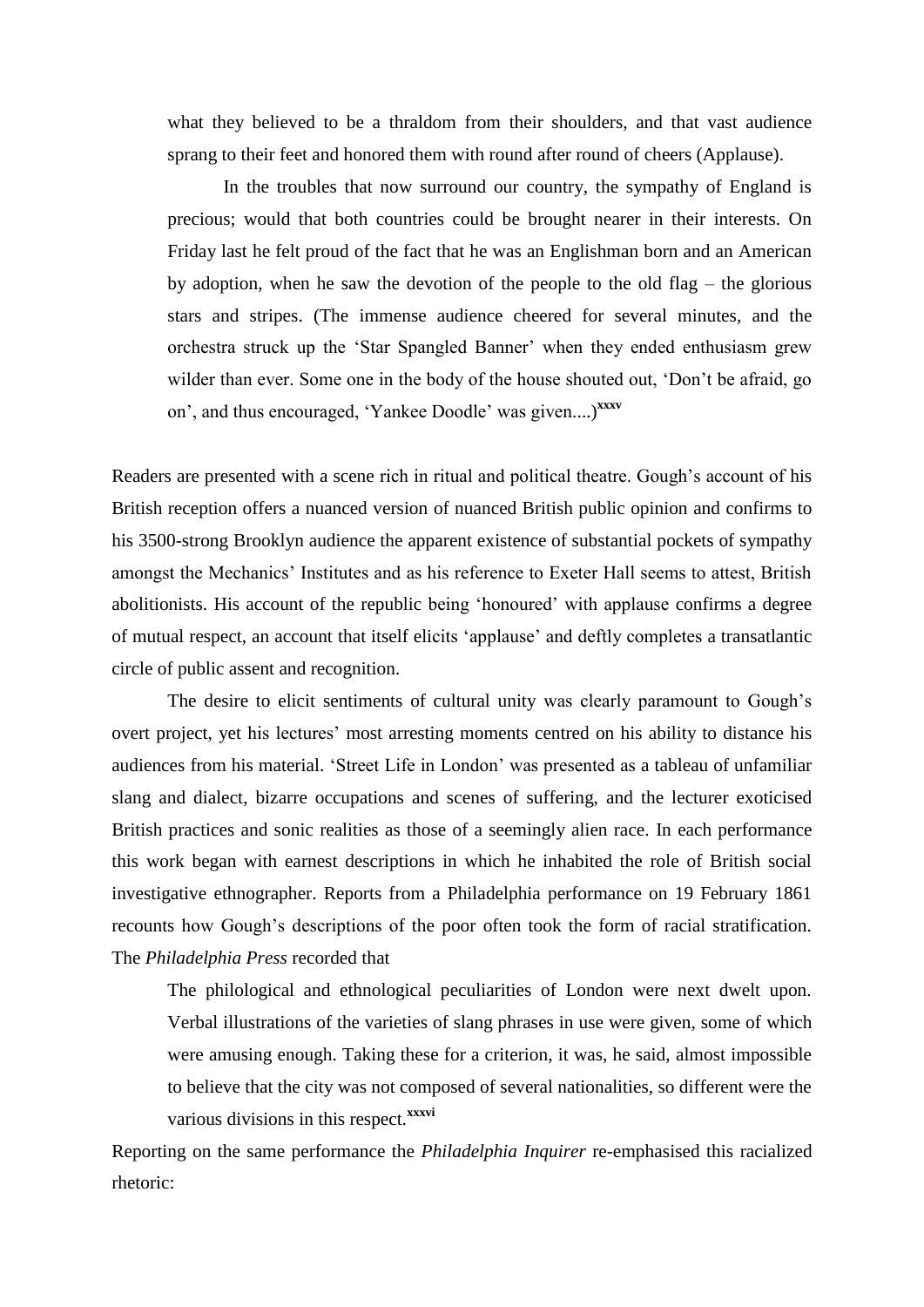off those great thoroughfares in alleys, and lanes, in crowded ill-ventilated houses within sight of princely warehouses grow up the ignorant and dangerous classes – the Ishmaelites of society whose hand is raised against every man for they believe every man"s hand is raised against them. Probably in your own city of New York you may see in one day as much distress as you will see in one day in London, but the houses of the poor can hardly be described.**xxxvii**

In both accounts, Gough recycles a form of racial stratification familiar from Henry Mayhew. In the second passage, his use of Genesis 16.4 was likely cribbed from Ritchie J. Ewing"s *Night Side of London* (1857), a work in circulation during Gough"s residence, which offered similar characterizations of the nomadic 'alien' race of the British poor.<sup>xxxviii</sup> In this way, "Street Life in London" presented not only Gough"s own experience of the city but channelled a Condition of England discourse, appropriating the rhetoric by which which urban writers exoticized the London poor in the service of casting the British people as a whole as a mystified other.

#### *Mimicry and Divergence*

With the ground laid in pseudo-ethnographic terms, Gough's act turned to the embodiment of this alien race. A passage from the *Brooklyn Eagle* report of 26 February provides a glimpse:

Mr. G related a variety of incidents which came under his observation. His account of the habits and the ways of the little Arabs of the London streets was very racy; as a mimic, Mr. G has few superiors, and he reproduced the slang and manner of representatives of all grades of London life, singing as coster-monger, "cabbages, and cauliflowers", and imitating with admirable truthfulness the language and gait of the exquisite young men who are so "dooedly well dwessed" and patronize so liberally the "opewa." These are things that are not reportable, for they require Mr. G"s admirable acting to give them the piquancy they have as related by him.

On the stage of the Brooklyn Academy of Music a stratified society comes to life through a series of sonic and visual mnemonics. In terms of class, 'all grades' of society are rendered unfamiliar in discrete ways: the impersonations of the poor offer the physical spectacle of the grotesque body; those of the effete rich approach that of the African-American cakewalk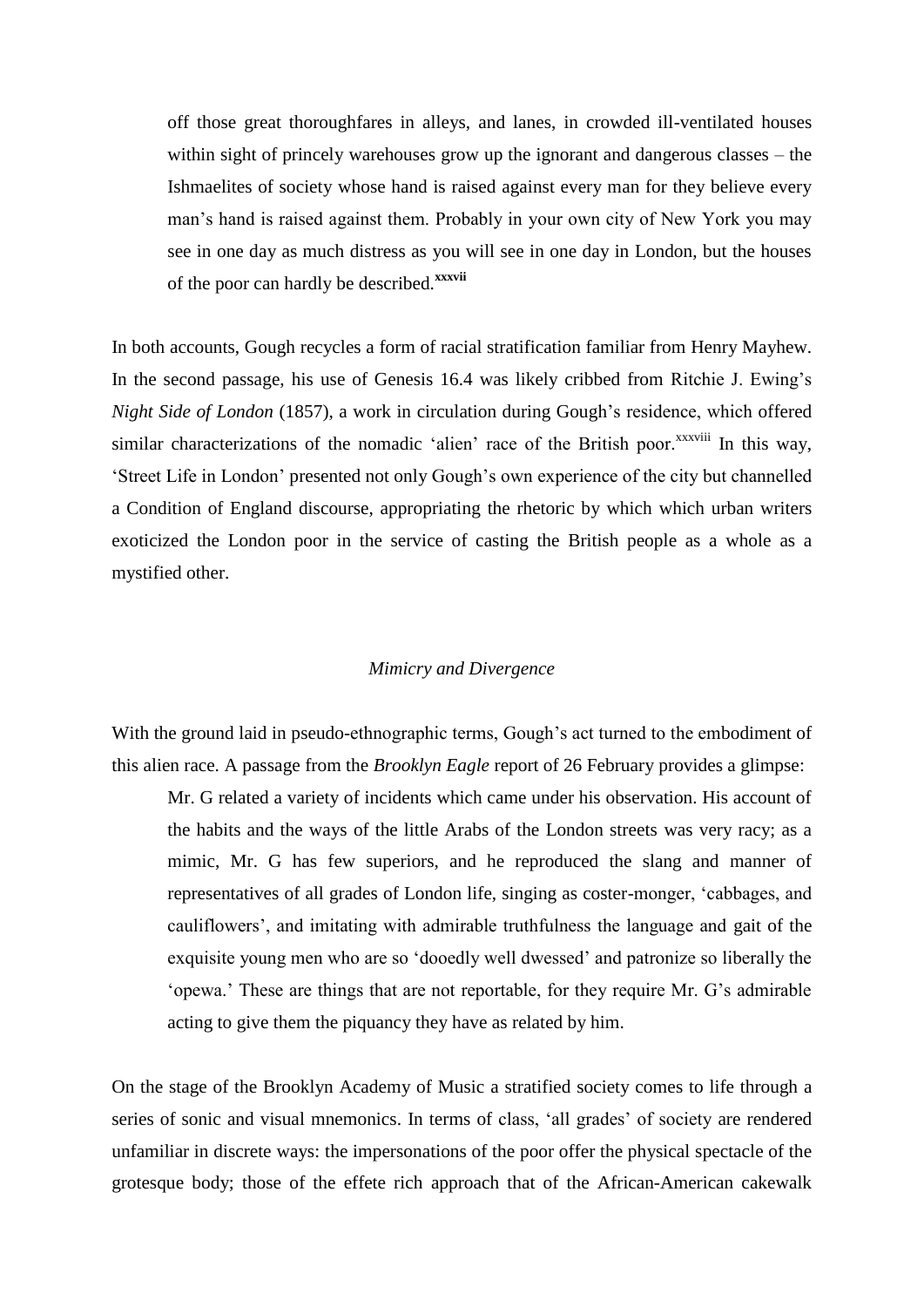tradition.<sup>xxxix</sup> The terminology here for what such mimicry accomplishes is telling: not just 'imitations' and 'accounts', but also 'reproductions', an enigmatic process of conjuring up the dynamic realities of place. We can trace this process also in the use of "*racy*", which the 1828 Webster's glossed as 'strong, flavorous, tasting of the soil', and numerous accounts testify to such a corporeal effect of Gough's vocal enactments, ushering in a palpable sense of the London streets.

To be sure, this mimicry was also a matter of vaudevillian slapstick. On 19 February 1861, the *Philadelphia Inquirer* recorded how Gough imitated the "manners of the street boys. Here he was at home, and his felicitous imitations convulsed the house with laughter." **xl** On 16 March, the *Philadelphia Press* reported that:

Mr. Gough next took up a Jack of all trades [...] at night he turned "wagabone," by "hacting hat a the hatre," taking the part of "doing the hind legs of a heliphant." The mode in which he did this was ocularly demonstrated by the lecturer walking across the stage *a la* the hind legs of an elephant, the audience heightening the managerial effect by roaring in the most abandoned laughter.**xli**

However, beyond such outlandish physical feats, vocal imitations were still at the heart of these lectures. Though impossible to recreate, a sense of this phonological mimicry can be derived from passages in his autobiography where the eccentricities of British pronunciation are similarly treated:

Another chairman, who aspirated his H"s, and put them hon when they hought to be hoff, and took them hoff when they hought to be hon [...] said "Ladies and gentleman, hi wish to hintroduce the horator of the hevening. He comes from the hother side of the Hatlantic [...] hour transatlantic horator.**xlii**

His Anglicism of accent served as geographic and class mnemonics, signifiers rich in ambivalent meanings for an antebellum urban East Coast milieu in which immigration had created an enormous amount of linguistic variation. Beyond the visual comedy, therefore, lay a humor based on the violations of grammatical and phonological norms, at the broad traditional comedy of malapropisms, through which Philadelphians could measure their own vocal rectitude. Gough"s performance represented the empowerment of accent-switching, and also allowed him to act as amateur sociolinguist in ways that make it akin to the popular emerging genre of the local colour dialect sketch.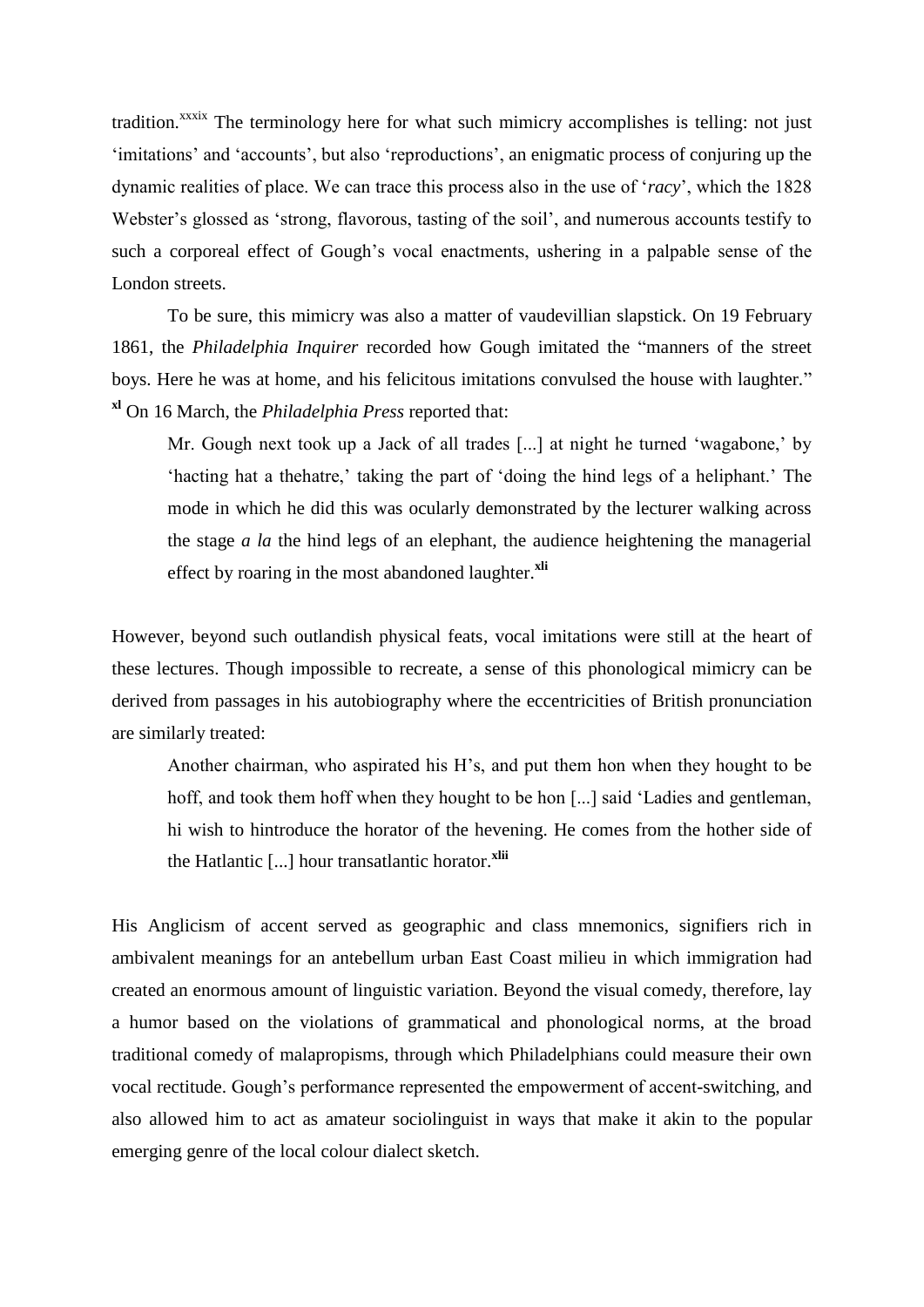The values of reception that greeted these performances reveal them to be taken in part as theatrical events. An account in the *Brooklyn Eagle* of a performance in February 1861 sheds light on such a dramatic aspect to Gough"s reception:

The speaker then gave us accounts of the different classes and seemingly different races of people who inhabit London, and also imitated their language, from the distorted use of the letter "h" by the Bow-bell cockney, to the r-excluding exquisite of Regent and Bond streets. In thieves' slang he was at home, and showed the many of old English words have been conserved in this villainous dialect. He also described the tricks of London street merchants and thieves; and touched on fairs, holidays and amusements. He also came out strong on London criers, which he imitated with a naturalness that convulsed the house with merriment. Phases of London industry, from the "mudlark" to the "cats-meatman" were touched on, and the speaker gave accounts of amusing tavern signs to be seen about the city.**xliii**

Here again we a sense of the phonological content of his impersonations of cockney and dandies. But the reporter also conveys something of the mixed generic nature of performance under consideration, with phrases such as "came out strong" assessing Gough using the vocabulary reserved to judge theatrical performance. Above all, the repeated use of the phrase "at home" refers both to Gough"s supposed ease with such demotic situations, but above all to the aesthetic of Mathews, who had pioneered the monopolylogue with his *At Home* (1808), in which he played multiple American parts. Like Mathew's vision of the United States, Gough"s London is therefore a theatrical, carnivalesque vision of British society, and one in which sonic properties become the seat of identity. <sup>xliv</sup>

Such fascination with vocal fidelity rests in part on Sigmund Freud"s notorious "narcissism of small differences".<sup>xlv</sup> It also registers the extent to which these essentially cognate dialects of English were in a process of fundamental divergence. However, by 1861, the eager reception to Gough"s "London" lectures speaks to two vocal identities in a state of flux, and we gain a sense of accent used as vocal marker and index of transatlantic otherness. The appeal of Gough's dramatizations of difference thus fed on the increasing linguistic selfawareness of antebellum society, expressed in such artefacts as John Bartlett's influential *Dictionary of Americanisms* (1848). Gough contributes in an oblique way to a broader discussion over linguistic divergence that was often framed in terms of advance, regression, and degeneration.<sup>xlvi</sup> Modern linguists argue that British dialects of the period were in some senses more advanced, since settler states characteristically exhibited linguistic conservatism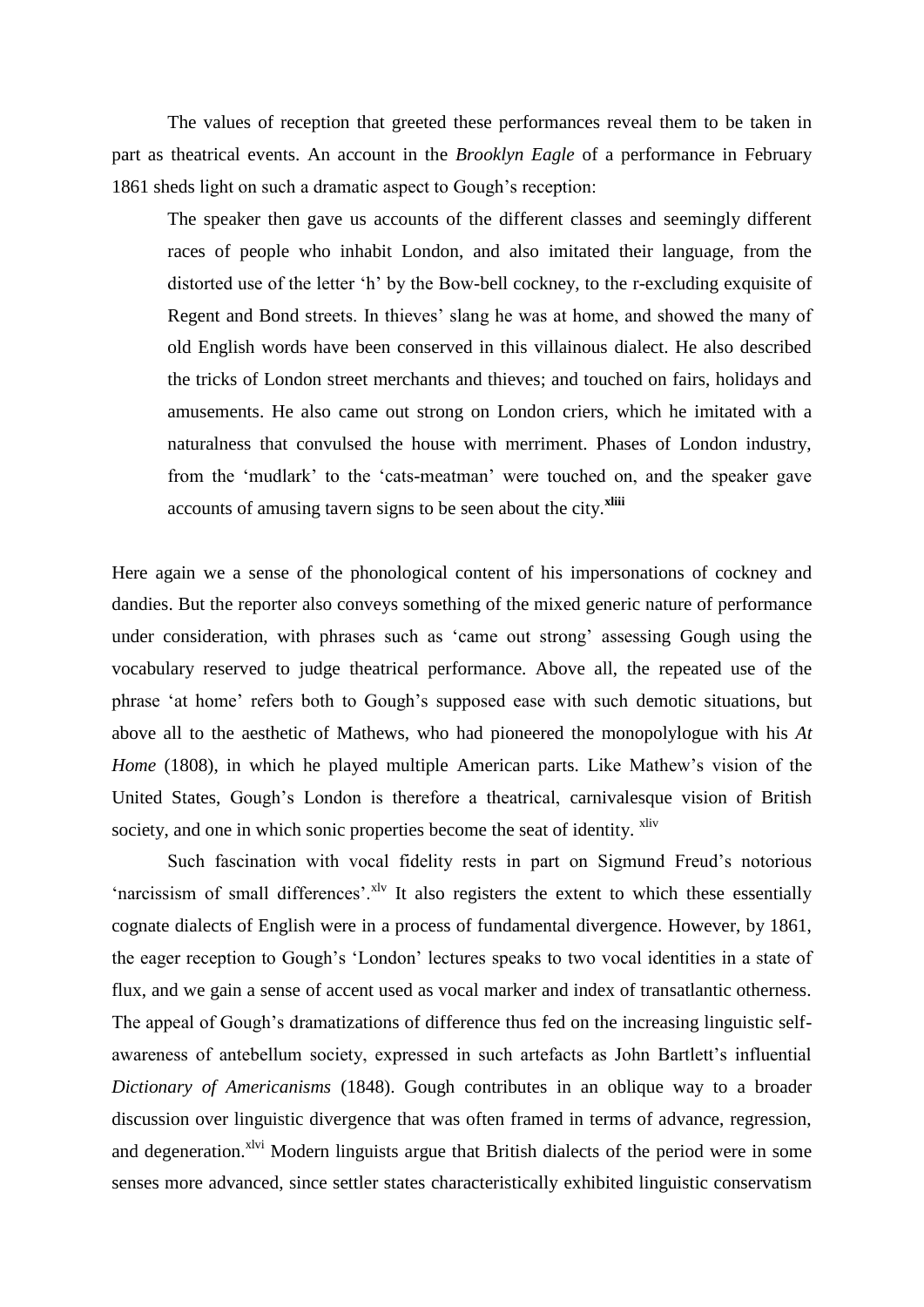and arrested development.<sup>xlvii</sup> However, this is not the sense popularly understood by lecture hall audiences. As suggested in the *Eagle* report's reference to older forms of English having "been conserved" in London street dialect, there was also the sense of British vernacular as a museum piece, an object of study for its historical idiosyncrasies. Gough presents the poor of London, and by extension British culture itself, as both fascinatingly modern, but also an ossified exhibit, a disturbing repository of the past

Through this fascination with we can trace a popular American awareness of a Britain that was increasingly distinct and distant: socially, culturally, and aurally. Gough was able to appeal to an appetite for a pseudo-scientific presentation of Britain as an "exhibit". His nightly reproductions of the alien sounds of London both reassured audiences that British culture was typologically graspable, and confirmed a fundamental sense of American difference. The tone of such portrayals is inevitably unclear. Though it largely elides theatrical forms, Homi Bhabha"s account of the subversion involved in acts of travesty, camouflage and repetition can point us towards the way in which mimicry such as Gough"s trades on the ambivalence between celebratory embrace and vicious caricature, with the mimetic performer embodying some of the behaviour of the object of aspiration and ridicule. Yet ultimately his imitations appear to us as sympathetic, not satirical. Moreover, his nightly reproductions of the alien sounds of London enacted a profound physical truth that the transatlantic transformation was reversible, a form of sonic back-migration. The effortless transition between different soundscapes burlesqued the notion of fixed states or identities, suggesting that such distinctions were mutable, artificial accidents of orality. His act affirmed the empowerment of accent-switching, and embodied an argument for transatlantic solidarity based on essential equivalence.

#### *An Atlantic Cable of Affection*

The *New York Times*"s 1861 conception of Gough as an "Atlantic cable" of affection was therefore resonant in multiple ways. First, it suggested a value judgement on the topicality and novelty of performances that he himself had termed "an experiment" on their 1860 debut. Xlviii Listening to Gough lecture, and inhabit the voices of London provided a form of aural link, a telegraphic means of listening to the primal, authentic sounds of the British capital. The fervour and enthusiasm that surrounded his appearances also harked back to the wild public reaction to the opening of the cable in August 1858. Most important, the image of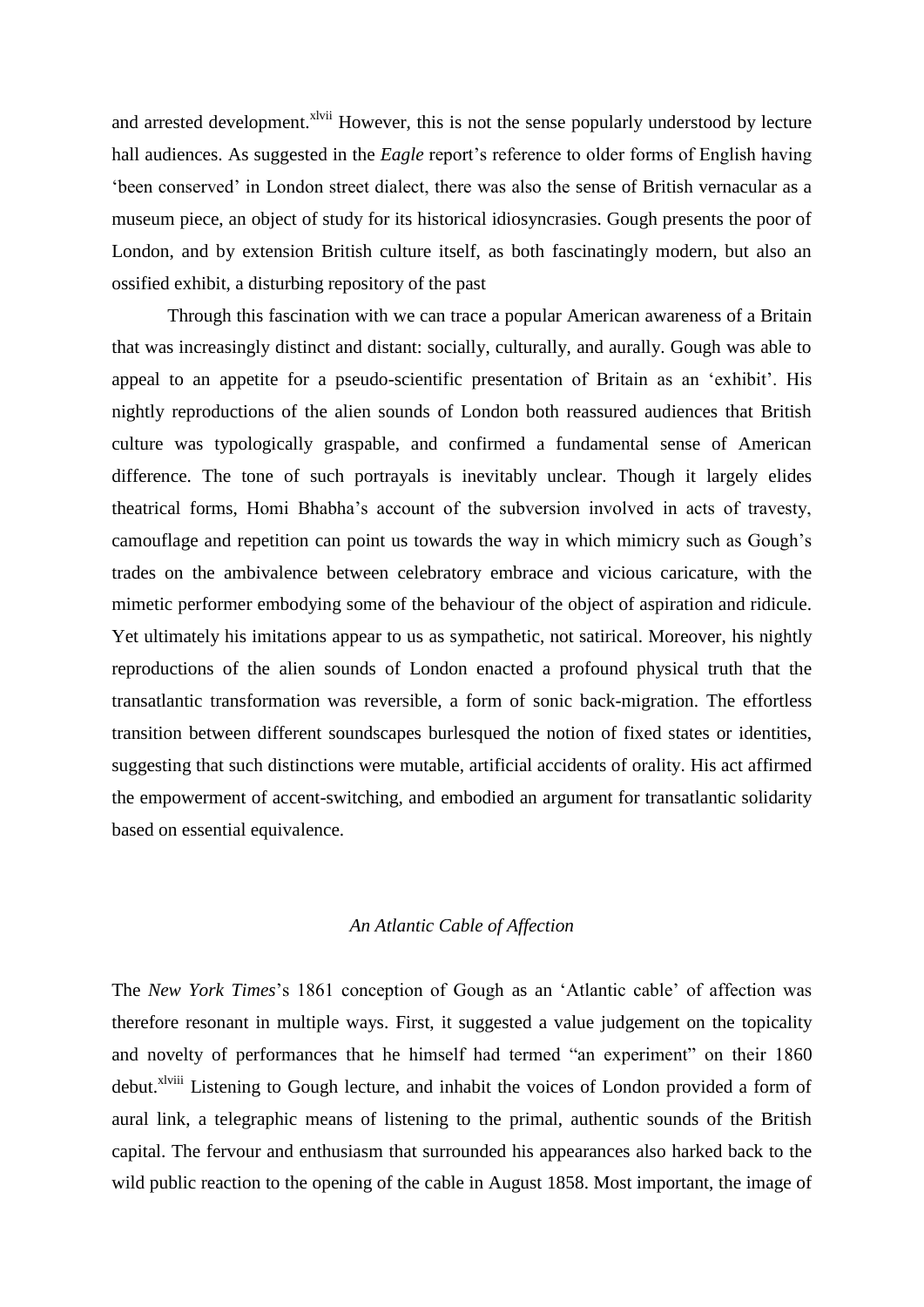the cable spoke to a contemporary sense of fractured communication. Inaugurated with the famous message of congratulations between Queen Victoria and President Buchanan, within a month the cable was rendered inoperable through excessive voltage, not to be reconnected until 1866.<sup>xlix</sup> The *Times* was, therefore, wishing a channel of transatlantic traffic and exchange back into action. A re-energized, re-engaged cable was an effective figurative image for Gough's attempt to intervene in continental dislocation and stem a tide of mutual misunderstanding. As Thomas Wentworth Higginson observed, in all his speeches Gough habitually aimed to make 'laughter the ally of good morals', and through his humorous, affectionate scrutiny of British society, he seemed to hope to promote a moral stance of  $cosm$ opolitan appraisal.<sup>1</sup>

Rather than unify through recognition, Gough"s masquerades chronicled and revelled in dissonance. Audiences responded to familiar cultural references and to a particular popular understanding of a culture. But they also responded to multiple forms of misrecognition. There was the dissonance that Gough dramatized in the increasing alien quality of transatlantic realities, a popular American awareness that Britain was increasingly distinct and distant: socially, culturally, and aurally. There was also a dissonance of expectation and reality: between the imagined representation and the ultimate depiction, between Gough"s own voice and those he lampooned. Equally, between the audience expectation of an earnest treatise and an actual comic romp: as Gough replayed the social–investigative encounter with the urban poor as farce. In a nation in urgent need of British recognition, the kind of dissonances that Gough traded in might be by turns cause for hilarity and for alarm. Lastly, as we return to these mid nineteenth-century performance events, there is the distance between our own assumptions and the reality of transatlantic affection that seems to overtake those attending "Street Life in London". As Tamarkin has demonstrated, much of the received wisdom about the automatic Anglophobia of this formative nation-building period gives way under scrutiny to a picture far more complex. Gough"s milieu of the lyceum popular lecture, in all its mixed registers and contradictory pressures, provides an ideal for investigative cultural history, and one whose world remains unknown rasa in transatlantic scholarship.

Amidst wartime dislocation and accelerated racial and ethnic urban mixing, Gough"s act operated as a model of mimicry in search of a core identity, one that might be found through relation to the sonic geography of London. His performances certainly burlesqued the genre of the transatlantic travel lecture as a myth of legitimacy and origin. But in the midst of a Civil War, with Britain once more the object of urgent curiosity, his act seems to acquire an important subtext Gough is presented in report after report as a guarantor of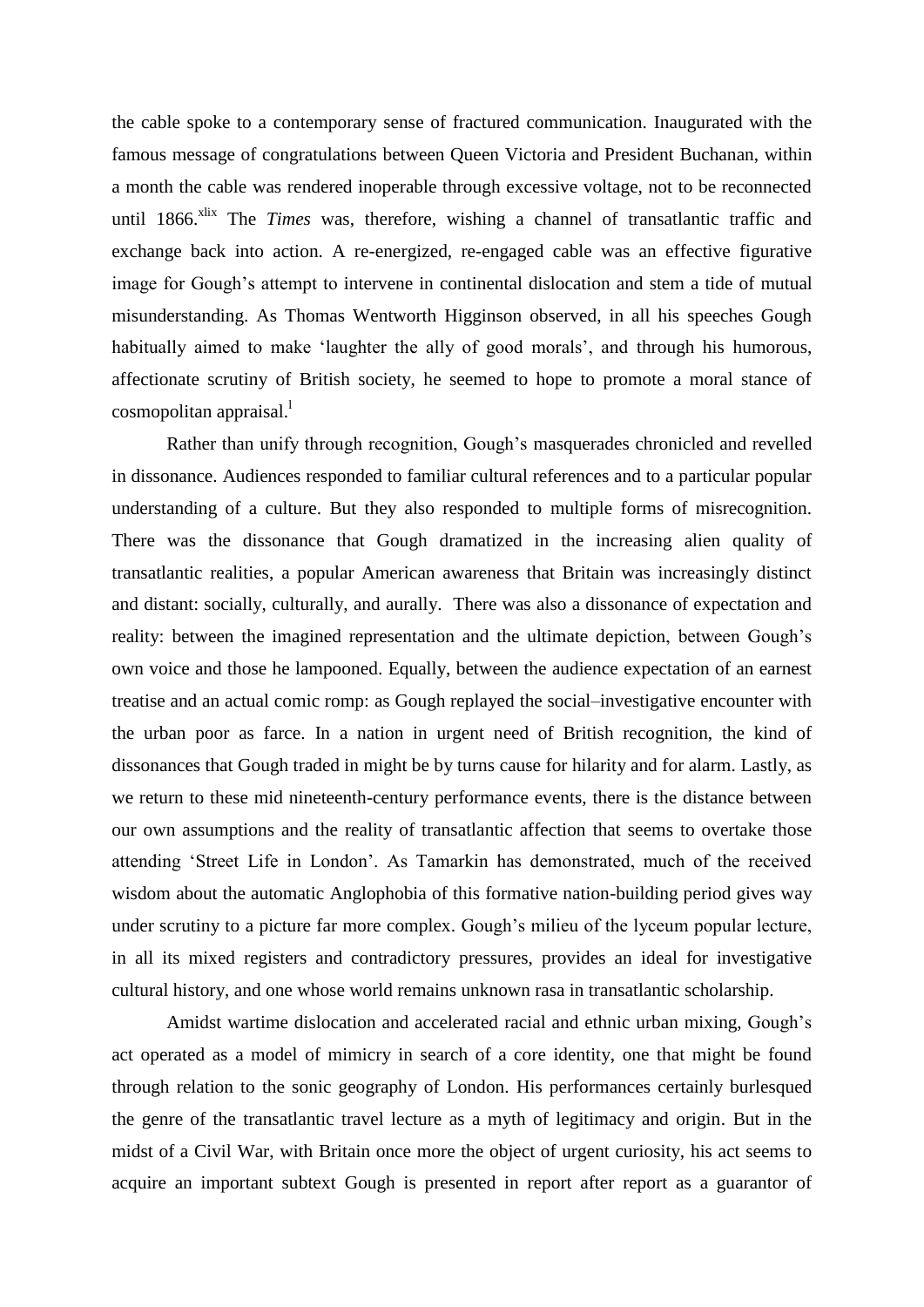transatlantic unity, in his attempt to speak across boundaries and resonate with multiple constituencies. In his impersonations, and in the texts that strove to capture them, his oral identity involved its own kind of Anglo-American traffic and exchange, summoning up an authentic inner British voice. For the hours of performance in spaces such as Philadelphia"s Musical Fund Hall, the fate of the Union seemed to lie encased in Gough"s voice box, in the equivocal transformations of his transatlantic larynx.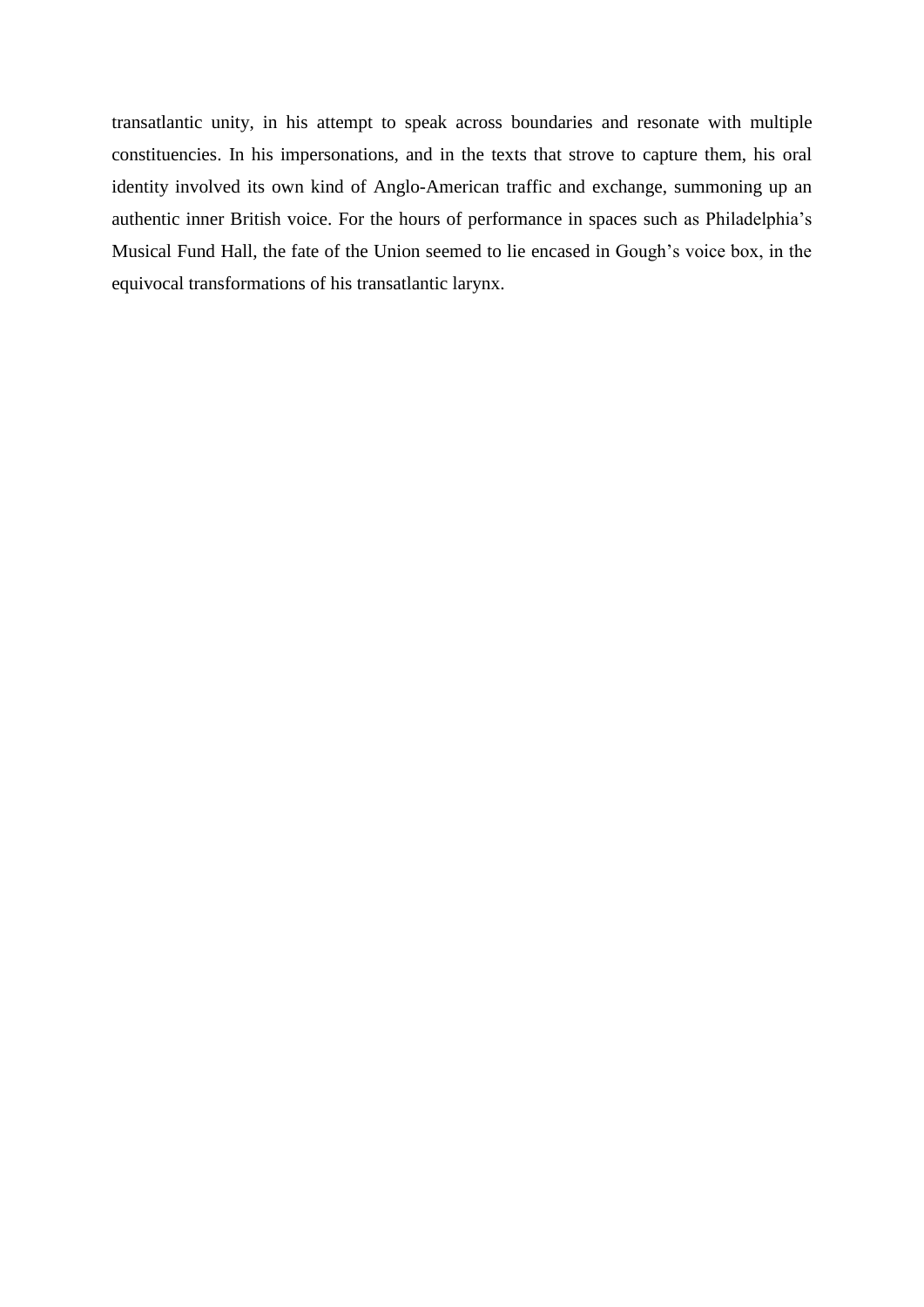

**Figure 1: 'John B. Gough', oil painting,** *c.* **1845 (Worcester Mechanics Hall)**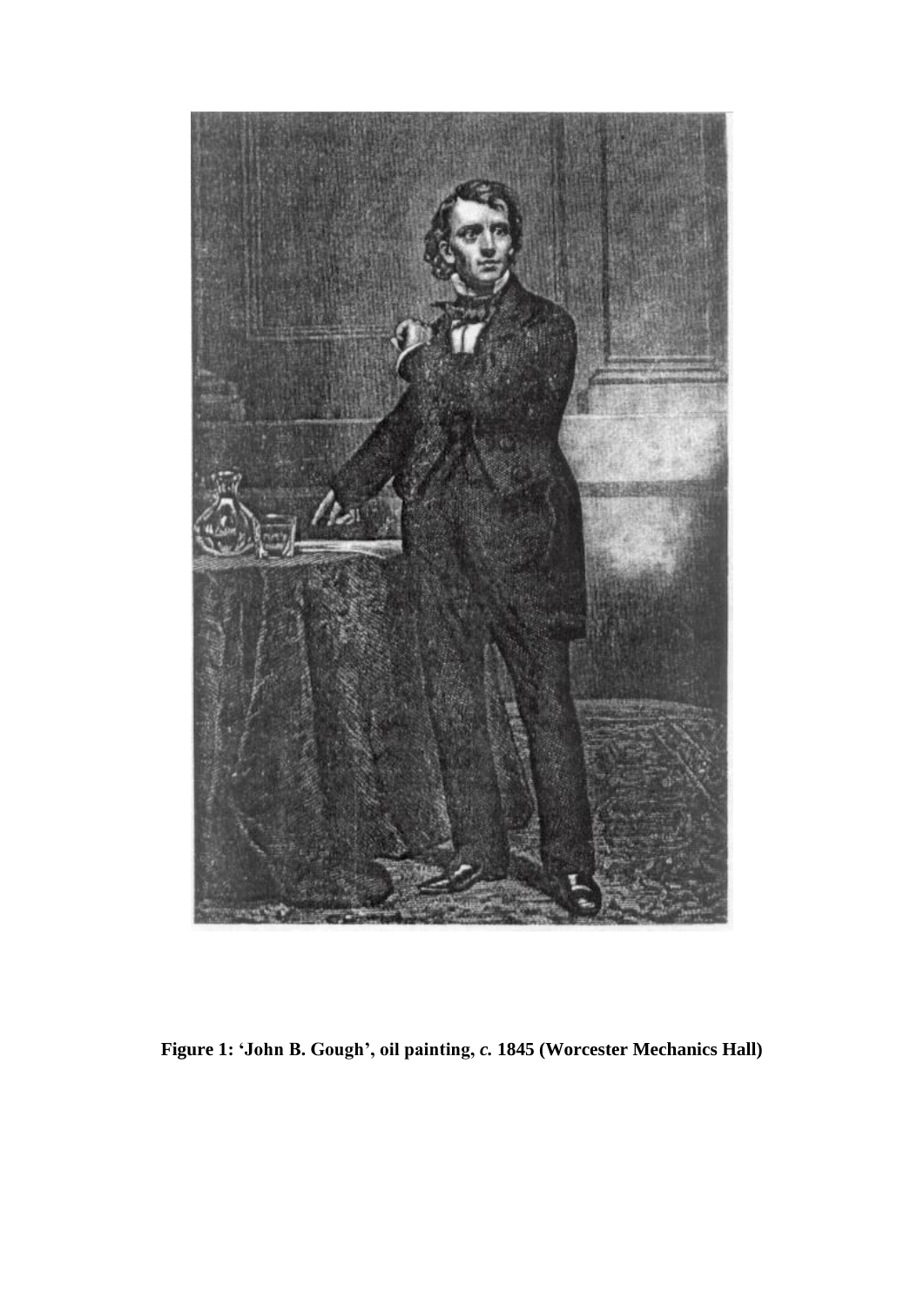#### **LECTURES.** YOUNG MEN'S CHRISTIAN ROOKLYN **ASSOCIATION** AST LECTIIRE OHN В. GOUGH Will lecture on "LONDON LIFE."  $S$  T  $R$  E  $E$ and "LIGHTS AND SHADOWS OF LONDON LIFE." (Two Lectures in one, with new facts and illustrations,) AT THE BROOKLYN ACADEMY OF MUSIC. on MONDAY EVENING, April 15th. at 8 o'c'ock, (This will be the last Lecture by Mr. Gough, in Brooklyn, this reason.) DODWORTH'S CORNET BAND WILL PERFORM, Commencing at 7 o'clock.

**Figure 2: 'Brooklyn YMCA Lectures' advertisement,** *Brooklyn Eagle***, 5 April 1861**

**.** 

- <sup>v</sup> 'John B. Gough at the Academy of Music Last Evening', *Philadelphia Press*, 19 February 1861.
- vi "Mr. Gough on the Streets of London", *New York Times*, 16 March 1861.

<sup>i</sup> *Cambridge History of the English Language*, VI, 71.

ii Carlos William Martyn, *John B. Gough: The Apostle of Cold Water* (New York: Funk & Wagnall, 1894), p. xiii.

iii Martyn, *Apostle of Cold Water*, p. 212.

iv Gough, *The Autobiography of John B. Gough* (New York: Bill, Nichols, 1870), p. 525.

<sup>&</sup>lt;sup>vii</sup> Gough estimated that he delivered 6064 lectures between 1843 and 1869, of which one quarter were his nontemperance (i.e., mainly "London") material, *Autobiography*, p. 544.

viii Gough"s repertoire included three related lectures on London, and one general lecture: "Here and There in Britain'. The American Antiquarian Society holds manuscripts to these under the headings 'Life in London', 'London at Night', 'Street Life in London', and the general lecture entitled 'Here and There in Britain'. During the next decades, these lectures were advertised and recorded under a host of roughly similar names, including "London Street Life", "Lights and Shadows of London Life", and "London by Moonlight". Reports indicate that sections from various lecture were, on occasion, conflated into one "London" performance.

ix Walt Whitman, "Eighteen Sixty-One", *Leaves of Grass and Other Writings* (New York: Norton, 1998), p.237.

<sup>x</sup> David S, Reynolds, "Black Cats and the Delirium Tremens", in *The Serpent in the Cup: Temperance and American Literature*, ed. by David S. Reynolds and Debra J. Rosenthal, (Amherst: University of Massachusetts, 1997), p. 27.

xi Reynolds, *Beneath the American Renaissance: The Subversive Imagination in the Age of Emerson and Melville* (Cambridge, MA: Harvard University Press, 1989), pp. 67–69.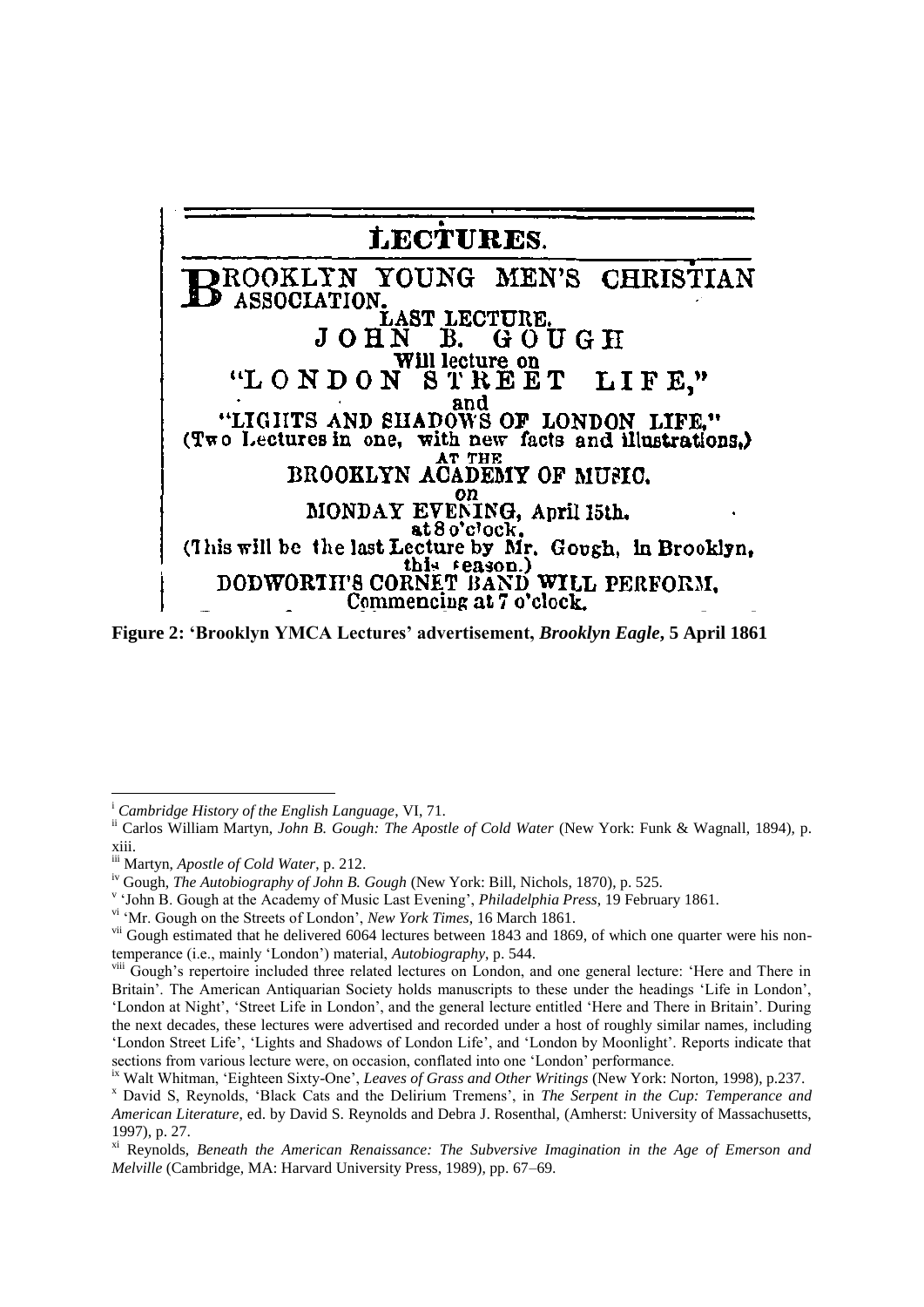xii John W. Crowley, "Slaves to the Bottle: Gough"s Autobiography and Douglass"s Narrative", in *Serpent in the Cup*, pp. 115–35; Thomas Augst, "Temperance, Mass Culture and the Romance of Experience", *American Literary History*, 19.2 (2007), 297–323.

xiii He is notably absent from John W. Frick, *Theatre, Culture and Temperance Reform in Nineteenth-Century America* (Cambridge: Cambridge University Press, 2003).

<sup>xiv</sup> The main reports drawn on in this chapter are: 'John B. Gough at Musical Fund Hall Last Evening', *Philadelphia Press*, 16 October 1860; "John B. Gough"s New Lecture", *New York Daily Tribune*, 16 February 1861; "Mr. John B. Gough"s Lectures", *Philadelphia Inquirer*, 18 February 1861; "John B. Gough at the Academy of Music Last Evening", *Philadelphia Press*, 19 February 1861; "Local Intelligence: Mr. Gough on London Street Life", *Philadelphia Inquirer*, 19 February 1861; "Local Intelligence: Mr. Gough on London Street Life", *Brooklyn Eagle*, 19 February 1861; "Lecture by John B. Gough on Street Life in London – Crowded House and Extraordinary Enthusiasm", *Brooklyn Eagle*, 26 February 1861; "Mr. Gough on the Streets of London", *New York Times*, 16 March 1861; "John B. Gough at the Academy of Music – Lecture upon London his Experience" *Brooklyn Eagle*, 1 April 1861; "Gough at the Academy of Music", *Brooklyn Eagle*, 16 April 1861; "Mr. Gough"s Farewell Lecture at the Academy, on Thursday Evening", *Philadelphia Press*, 16 May 1861; "John B. Gough's Second Lecture under the Auspices of the YMCA of this City<sup>5</sup>, *Brooklyn Eagle*, 6 November 1861; "John B. Gough at the Academy of Music" – *Philadelphia Press*, 14 March 1862; "Mr. Gough"s Second Lecture at the Academy of Music", *Philadelphia Press*, 17 March 1862; "Mr. Gough"s Non-Temperance Lectures", *Philadelphia Press*, 6 May 1862; "John B. Gough at the Academy of Music – The Great Metropolis", *Brooklyn Eagle*, 4 April 1865. Further reports are identified in subsequent footnotes.

xv Gough"s fastidious documentation of his career means that the scope for such work is immense, and his personal scrapbooks of newspaper coverage provide a record of a lyceum career almost unmatched for any other performer in its detail.In particular, 'Diary of Lecture Engagements' and 'Scrapbook of Newspaper Clippings', Worcester MA, American Antiquarian Society, John B. Gough Papers, 2 vols, both undated.

<sup>xvi</sup> Donald Scott explains that "the figure is based on an estimate that 2000 lectures, with an average attendance of 250 people, took place each week during the season." Scott, "The Profession that Vanished: Public Lecturing in mid-Nineteenth-Century America", in *Professions and Professional Ideologies in America*, ed. by Gerald Grierson (Chapel Hill: University of North Carolina Press, 1983), p.12.

xvii "A Boston newspaper" quoted in *Philadelphia Inquirer*, 18 February 1861.

xviii *Brooklyn Eagle*, 16 April 1861.

1

xix *Philadelphia Press*, 19 February 1861.

xx *Philadelphia Inquirer*, 18 February 1861.

<sup>xxi</sup> Quoted in Augst, 'Temperance, Mass Culture and the Romance of Experience', p. 308.

xxii Martyn, *Apostle of Cold Water*, p. 212.

xxiii *Philadelphia Press*, 14 March 1862.

xxiv Gough, *Platform Echoes: or, Living Truths for Head and Heart*, (New York: Worthington, 1886), p. v.

xxv *Philadelphia Press,* 16 October 1860.

<sup>xxvi</sup> Quoted in Augst, 'Temperance, Mass Culture and the Romance of Experience', p. 312.

xxvii Gough's Lecture ', *Troy Daily Times*, 12 December 1861. For Gough's mingling of registers, see also Martyn, *Apostle of Cold Water*, pp. xiii–ix.

xxviii Martyn, *Apostle of Cold Water*, p. xiii.

xxix *Philadelphia Press,* 16 October 1860.

xxx See Paul Schlicke, *Dickens and Popular Entertainment* (London: Allen and Unwin, 1985), pp. 234–41.

xxxi Quoted in Ibid., p. 311.

<sup>xxxii</sup> In particular, 'Diary of Lecture Engagements' and 'Scrapbook of Newspaper Clippings', Worcester MA, American Antiquarian Society, John B. Gough Papers, 2 vols, both undated.

xxxiii "Here and There in Britain – A Lecture by John Gough", *Boston Journal*, 2 November 1861

xxxiv *Philadelphia Press*, 16 May, 1861.

xxxv *Brooklyn Eagle*, 26 February 1861.

xxxvi *Philadelphia Press*, 19 February 1861.

xxxvii *Philadelphia Inquirer*, 19 February 1861.

xxxviii Ritchie J. Ewing, *Night Life in London* (London: William Tweedie, 1857), p. 200.

xxxix Brooke Baldwin, "The Cakewalk: A Study in Stereotype and Reality", *Journal of Social History*, 15.2 (1981), 205–10.

xl *Philadelphia Inquirer*, 19 February 1861.

xli *Philadelphia Press*, 16 March 1861.

xlii Gough, *Autobiography*, p. 334.

xliii *Brooklyn Eagle*, 19 February 1861.